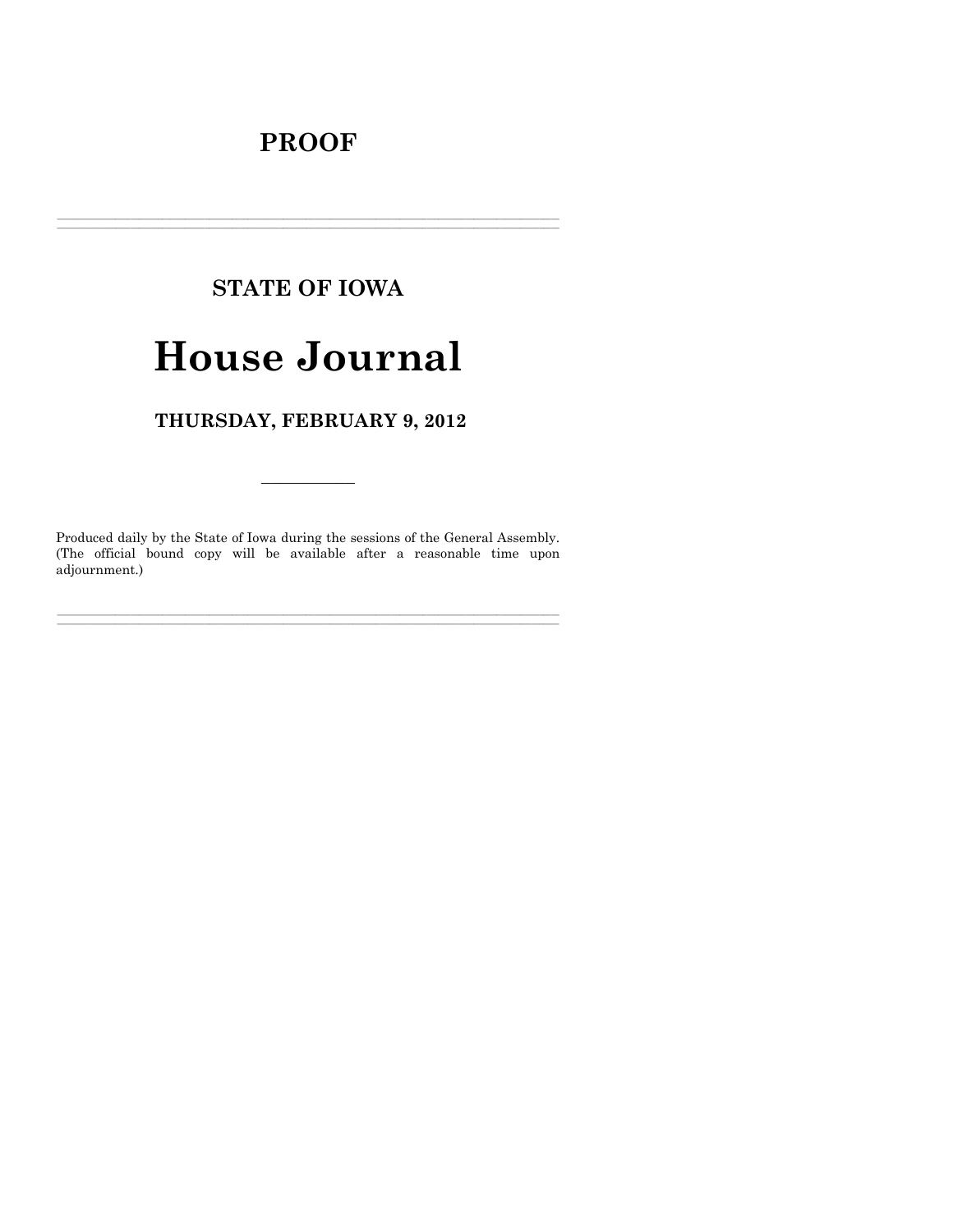## **JOURNAL OF THE HOUSE**

Thirty-second Calendar Day - Twenty-second Session Day

Hall of the House of Representatives Des Moines, Iowa, Thursday, February 9, 2012

The House met pursuant to adjournment at 8:31 a.m., Kaufmann of Cedar in the chair.

Prayer was offered by Pastor Kevin Gingerich, Drakesville and Bloomfield United Methodist Churches. He was the guest of Representative Swaim of Davis County.

## PLEDGE OF ALLEGIANCE

The Pledge of Allegiance was led by Alberto Lara, Page from Carlisle.

The Journal of Wednesday, February 8, 2012, was approved.

#### INTRODUCTION OF BILLS

**[House File 2259,](http://coolice.legis.state.ia.us/Cool-ICE/default.asp?Category=billinfo&Service=Billbook&frame=1&GA=84&hbill=HF2259)** by Isenhart, a bill for an act relating to a review of the feasibility of manufacturing essential generic pharmaceuticals in the state.

Read first time and referred to committee on **human resources.**

**[House File 2260,](http://coolice.legis.state.ia.us/Cool-ICE/default.asp?Category=billinfo&Service=Billbook&frame=1&GA=84&hbill=HF2260)** by Hall, a bill for an act relating to the time period for property tax assessment protests to the local board of review and including applicability provisions.

Read first time and referred to committee on **local government.**

**[House File 2261,](http://coolice.legis.state.ia.us/Cool-ICE/default.asp?Category=billinfo&Service=Billbook&frame=1&GA=84&hbill=HF2261)** by committee on state government, a bill for an act relating to the regulation of persons offering occupational therapy services.

Read first time and placed on the **calendar.**

The House stood at ease at 8:38 a.m., until the fall of the gavel.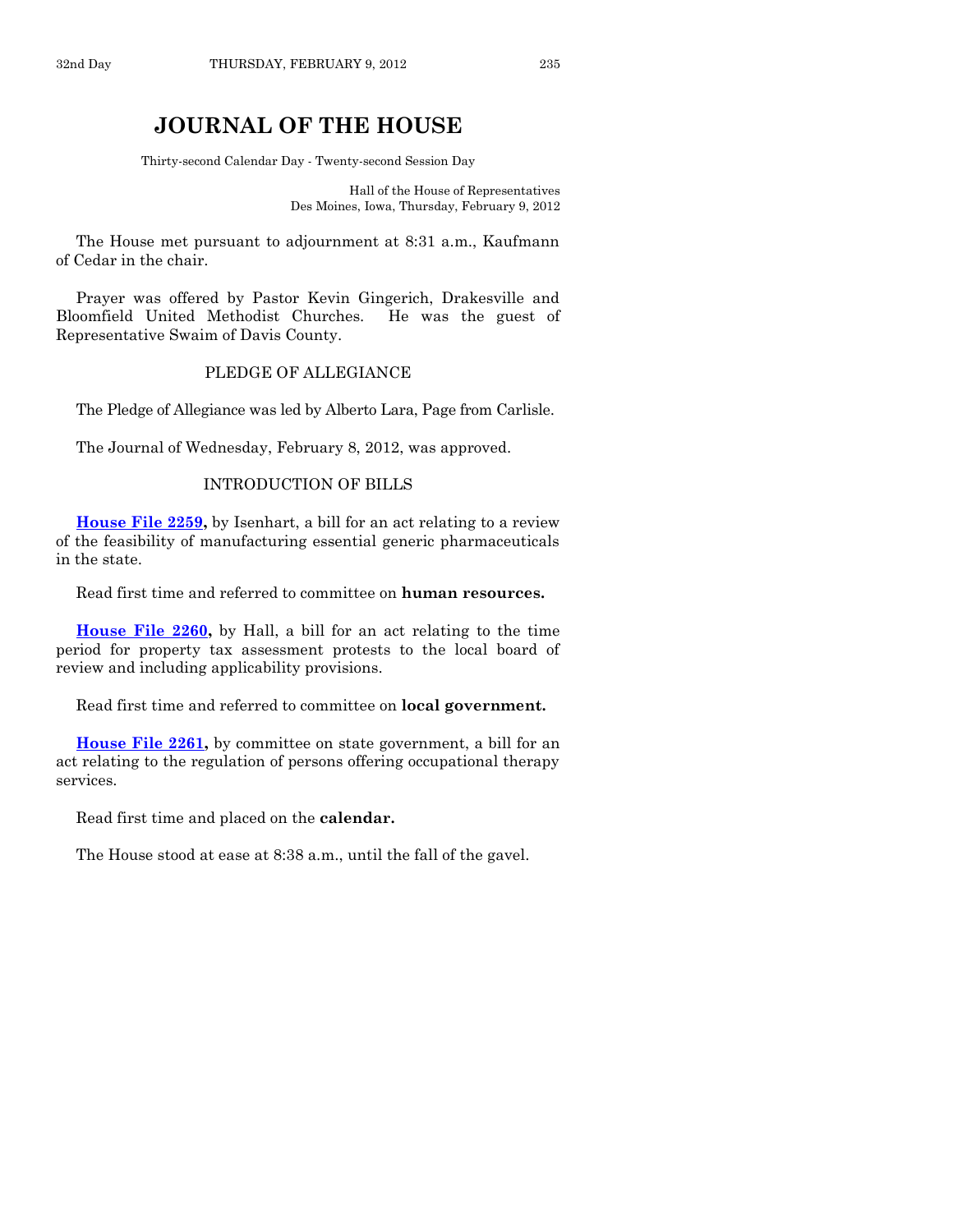The House resumed session at 9:41 a.m., Speaker Paulsen in the chair.

## RULE 57 SUSPENDED

Upmeyer of Hancock asked and received unanimous consent to suspend Rule 57, relating to committee notice and agenda, for a meeting of the committee on economic development appropriations subcommittee to meet at 10:00 a.m. or upon recess today.

## LEAVE OF ABSENCE

Leave of absence was granted during voting as follows:

Abdul-Samad of Polk Gaines of Polk Raecker of Polk Watts of Dallas

## CONSIDERATION OF BILLS Regular Calendar

**[House File 2226,](http://coolice.legis.state.ia.us/Cool-ICE/default.asp?Category=billinfo&Service=Billbook&frame=1&GA=84&hbill=HF2226)** a bill for an act relating to child abuse reports and disposition data, was taken up for consideration.

Fry of Clarke moved that the bill be read a last time now and placed upon its passage which motion prevailed and the bill was read a last time.

On the question "Shall the bill pass?"  $(\underline{H.F. 2226})$ 

The ayes were, 95:

| Alons      | Anderson  | Arnold      | Baltimore  |
|------------|-----------|-------------|------------|
| Baudler    | Berry     | Brandenburg | Byrnes     |
| Chambers   | Cohoon    | Cownie      | De Boef    |
| Devoe      | Dolecheck | Drake       | Forristall |
| Fry        | Garrett   | Gaskill     | Grassley   |
| Hagenow    | Hager     | Hall        | Hanson     |
| Hanusa     | Heaton    | Heddens     | Hein       |
| Helland    | Horbach   | Hunter      | Huseman    |
| Isenhart   | Iverson   | Jacoby      | Jorgensen  |
| Kajtazovic | Kaufmann  | Kearns      | Kelley     |
| Klein      | Koester   | Kressig     | Lensing    |
| Lofgren    | Lukan     | Lykam       | Mascher    |
| Massie     | McCarthy  | Miller, H.  | Miller, L. |
| Moore      | Muhlbauer | Murphy      | Oldson     |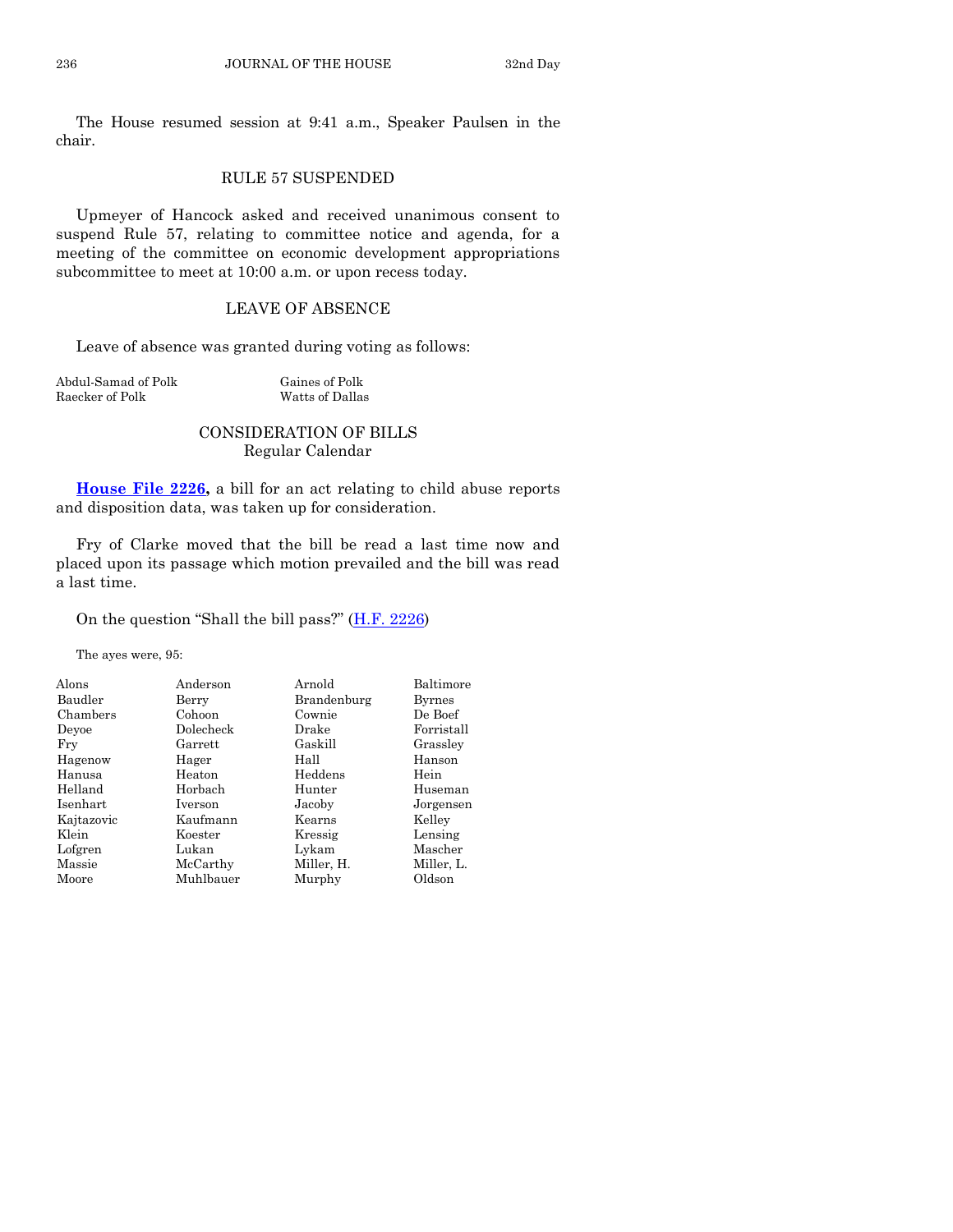| Olson, R.            | Olson, S.                | Olson, T.              | Paustian          |  |
|----------------------|--------------------------|------------------------|-------------------|--|
| Pearson              | Pettengill               | Quirk                  | Rasmussen         |  |
| Rayhons              | Rogers                   | Running-Marquardt      | Sands             |  |
| Schulte              | Schultz                  | Shaw                   | Smith, J.         |  |
| Smith, M.            | Soderberg                | Steckman               | Swaim             |  |
| Sweeney              | Taylor, J.               | Taylor, T.             | Thede             |  |
| Thomas               | Tiepkes                  | Upmeyer                | Van Engelenhoven  |  |
| Vander Linden        | Wagner                   | Wenthe                 | Wessel-Kroeschell |  |
| Willems              | Winckler                 | Windschitl             | Wittneben         |  |
| Wolfe                | Worthan                  | Mr. Speaker<br>Paulsen |                   |  |
| The nays were, none. |                          |                        |                   |  |
|                      | Absent or not voting, 5: |                        |                   |  |

| Abdul-Samad | Gaines | Petersen | Raecker |
|-------------|--------|----------|---------|
| Watts       |        |          |         |

The bill having received a constitutional majority was declared to have passed the House and the title was agreed to.

**[House File 2165,](http://coolice.legis.state.ia.us/Cool-ICE/default.asp?Category=billinfo&Service=Billbook&frame=1&GA=84&hbill=HF2165)** a bill for an act relating to the use of physician orders for scope of treatment including provisions relative to existing advance directives, was taken up for consideration.

Fry of Clarke offered amendment H–[8007](http://coolice.legis.state.ia.us/Cool-ICE/default.asp?Category=billinfo&Service=Billbook&frame=1&GA=84&hbill=H8007) filed by him and moved its adoption.

Amendment **H-[8007](http://coolice.legis.state.ia.us/Cool-ICE/default.asp?Category=billinfo&Service=Billbook&frame=1&GA=84&hbill=H8007)** was adopted.

Fry of Clarke moved that the bill be read a last time now and placed upon its passage which motion prevailed and the bill was read a last time.

On the question "Shall the bill pass?" ([H.F. 2165\)](http://coolice.legis.state.ia.us/Cool-ICE/default.asp?Category=billinfo&Service=Billbook&frame=1&GA=84&hbill=HF2165)

The ayes were, 83:

| Alons       | Arnold        | Baudler  | Berry     |
|-------------|---------------|----------|-----------|
| Brandenburg | <b>Byrnes</b> | Chambers | Cohoon    |
| Cownie      | De Boef       | Devoe    | Dolecheck |
| Drake       | Forristall    | Fry      | Garrett   |
| Gaskill     | Grassley      | Hager    | Hall      |
| Hanson      | Hanusa        | Heaton   | Heddens   |
| Hein        | Helland       | Horbach  | Hunter    |
| Huseman     | Isenhart      | Iverson  | Jacoby    |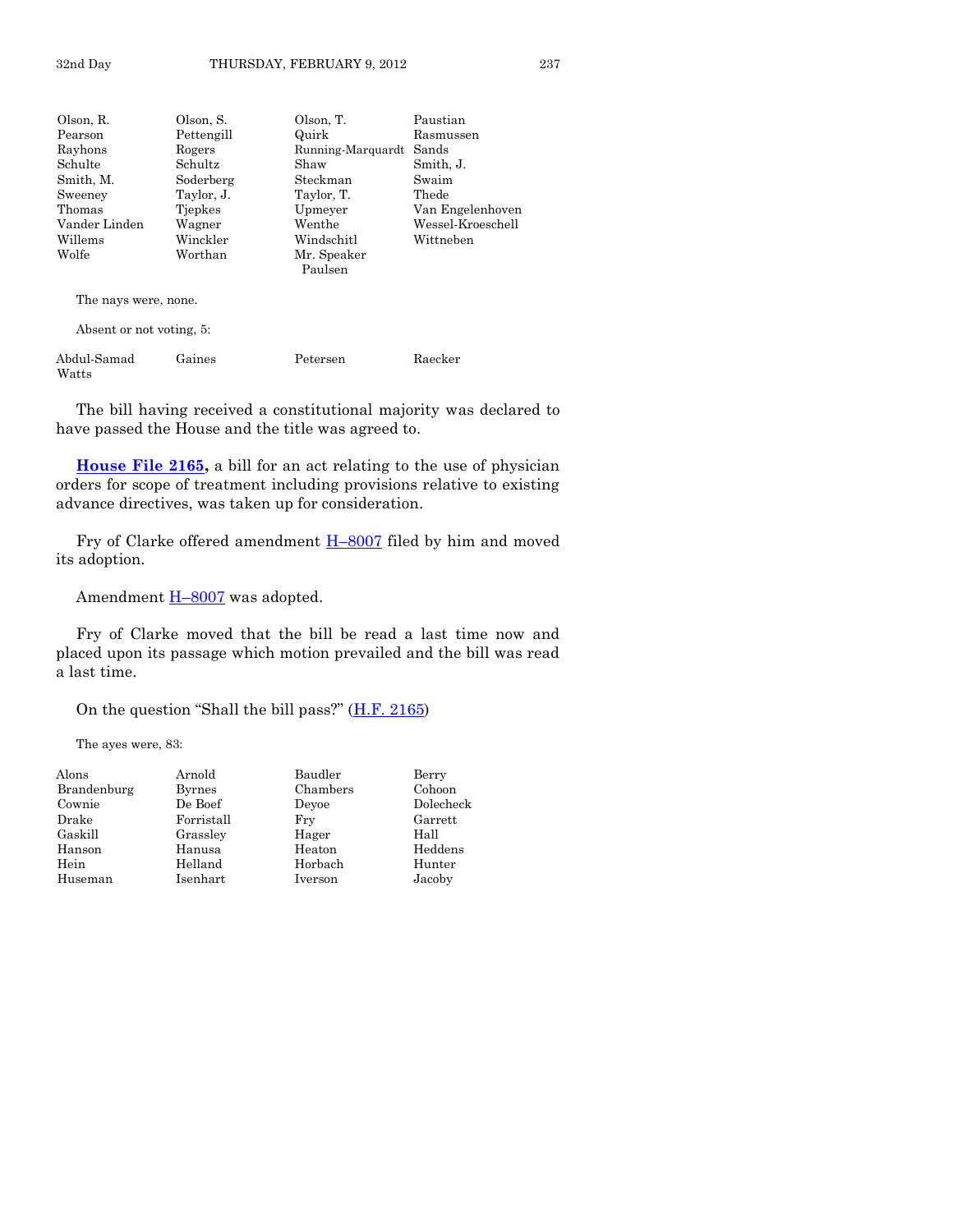| Jorgensen                | Kajtazovic        | Kaufmann               | Kearns            |
|--------------------------|-------------------|------------------------|-------------------|
| Klein<br>Kelley          |                   | Koester                | Kressig           |
| Lensing                  | Lofgren           | Lukan                  | Lykam             |
| Mascher                  | Massie            | Miller, L.             | Moore             |
| Muhlbauer                | Olson, S.         | Olson, T.              | Paustian          |
| Pettengill               | Quirk             | Rasmussen              | Rayhons           |
| Rogers                   | Running-Marquardt | Sands                  | Schulte           |
| Schultz                  | Shaw              | Smith, J.              | Smith, M.         |
| Soderberg                | Steckman          | Taylor, J.             | Taylor, T.        |
| Thomas                   | Tjepkes           | Upmeyer                | Van Engelenhoven  |
| Vander Linden            | Wagner            | Wenthe                 | Wessel-Kroeschell |
| Willems                  | Winckler          | Windschitl             | Wittneben         |
| Worthan<br>Wolfe         |                   | Mr. Speaker<br>Paulsen |                   |
| The nays were, 12:       |                   |                        |                   |
| Anderson                 | Baltimore         | Hagenow                | McCarthy          |
| Miller, H.               | Murphy            | Oldson                 | Olson, R.         |
| Swaim<br>Pearson         |                   | Sweeney                | Thede             |
| Absent or not voting, 5: |                   |                        |                   |
| Abdul-Samad<br>Watts     | Gaines            | Petersen               | Raecker           |

The bill having received a constitutional majority was declared to have passed the House and the title, as amended, was agreed to.

## IMMEDIATE MESSAGES

Upmeyer of Hancock asked and received unanimous consent that the following bills be immediately messaged to the Senate: **House Files 2165** and **2226.**

## RULE 60 INVOKED

Steckman of Cerro Gordo invoked Rule 60 and moved that **[Senate](http://coolice.legis.state.ia.us/Cool-ICE/default.asp?Category=billinfo&Service=Billbook&frame=1&GA=84&hbill=SF2114)  [File 2114](http://coolice.legis.state.ia.us/Cool-ICE/default.asp?Category=billinfo&Service=Billbook&frame=1&GA=84&hbill=SF2114)** be withdrawn from the committee on education and placed on the calendar.

Objection was raised.

Steckman of Cerro Gordo moved to suspend the rules to withdraw [Senate File 2114](http://coolice.legis.state.ia.us/Cool-ICE/default.asp?Category=billinfo&Service=Billbook&frame=1&GA=84&hbill=SF2114) from the committee on education and be placed on the calendar.

Roll call was requested by McCarthy of Polk and Hunter of Polk.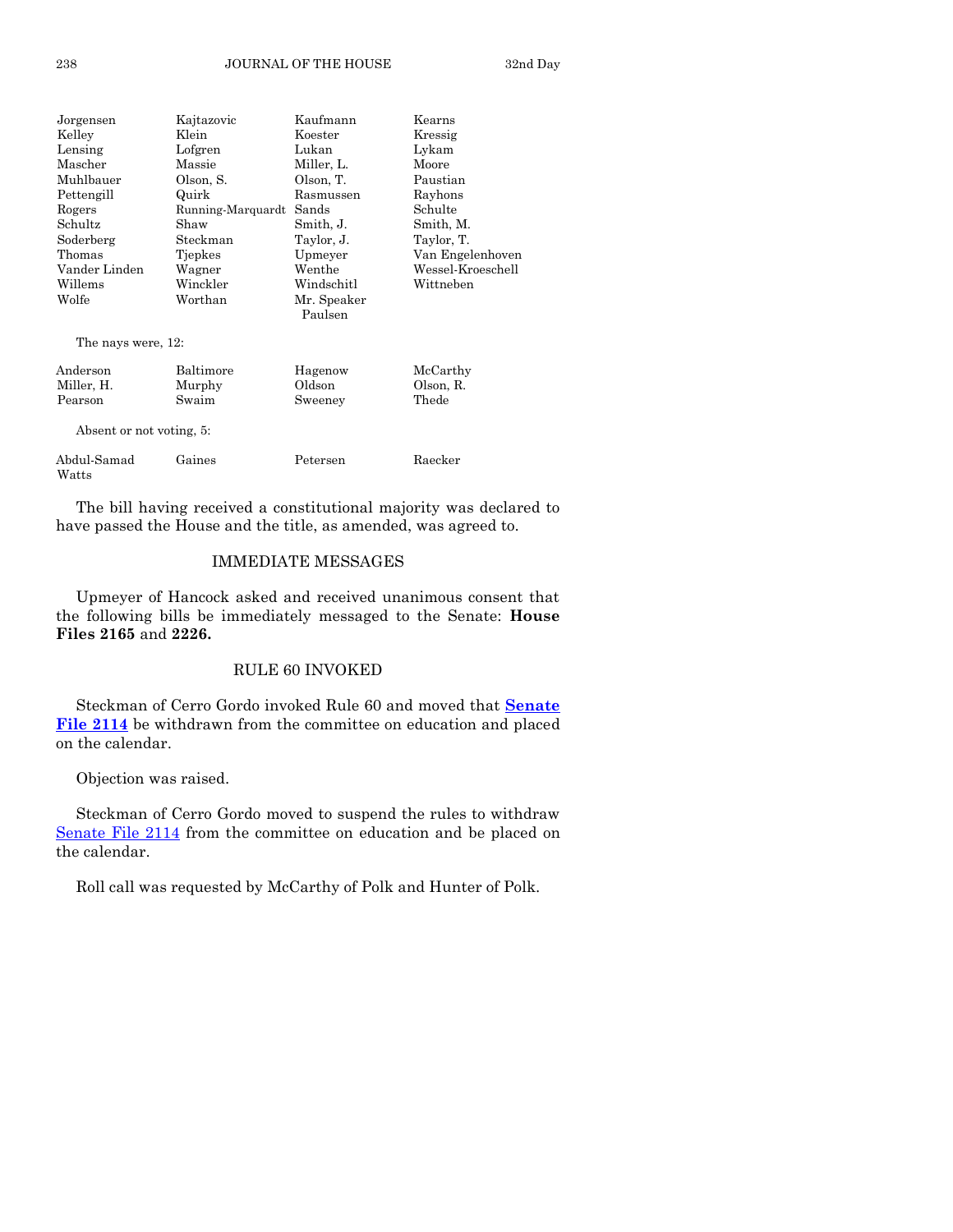The ayes were, 37:

| Berry                       | Cohoon     | Gaskill   | Hall      |
|-----------------------------|------------|-----------|-----------|
| Hanson                      | Heddens    | Hunter    | Isenhart  |
| Jacoby                      | Kajtazovic | Kearns    | Kelley    |
| Kressig                     | Lensing    | Lykam     | Mascher   |
| McCarthy                    | Miller, H. | Muhlbauer | Murphy    |
| Oldson                      | Olson, R.  | Olson, T. | Quirk     |
| Running-Marquardt Smith, M. |            | Steckman  | Swaim     |
| Taylor, T.                  | Thede      | Thomas    | Wenthe    |
| Wessel-Kroeschell Willems   |            | Winckler  | Wittneben |
| Wolfe                       |            |           |           |

The nays were, 58:

| Alons                    | Anderson         | Arnold        | Baltimore  |
|--------------------------|------------------|---------------|------------|
| Baudler                  | Brandenburg      | <b>Byrnes</b> | Chambers   |
| Cownie                   | De Boef          | Devoe         | Dolecheck  |
| Drake                    | $\rm Forristall$ | Fry           | Garrett    |
| Grassley                 | Hagenow          | Hager         | Hanusa     |
| Heaton                   | Hein             | Helland       | Horbach    |
| Huseman                  | Iverson          | Jorgensen     | Kaufmann   |
| Klein                    | Koester          | Lofgren       | Lukan      |
| Massie                   | Miller, L.       | Moore         | Olson, S.  |
| Paustian                 | Pearson          | Pettengill    | Rasmussen  |
| Rayhons                  | Rogers           | Sands         | Schulte    |
| Schultz                  | Shaw             | Smith, J.     | Soderberg  |
| Sweeney                  | Taylor, J.       | Tiepkes       | Upmeyer    |
| Van Engelenhoven         | Vander Linden    | Wagner        | Windschitl |
| Worthan                  | Mr. Speaker      |               |            |
|                          | Paulsen          |               |            |
| Absent or not voting, 5: |                  |               |            |

Abdul-Samad Gaines Petersen Raecker Watts

The motion to suspend the rules lost.

On motion by Upmeyer of Hancock, the House was recessed at 10:07 a.m., until 4:00 p.m.

## AFTERNOON SESSION

The House reconvened at 4:03 p.m., Speaker Paulsen in the chair.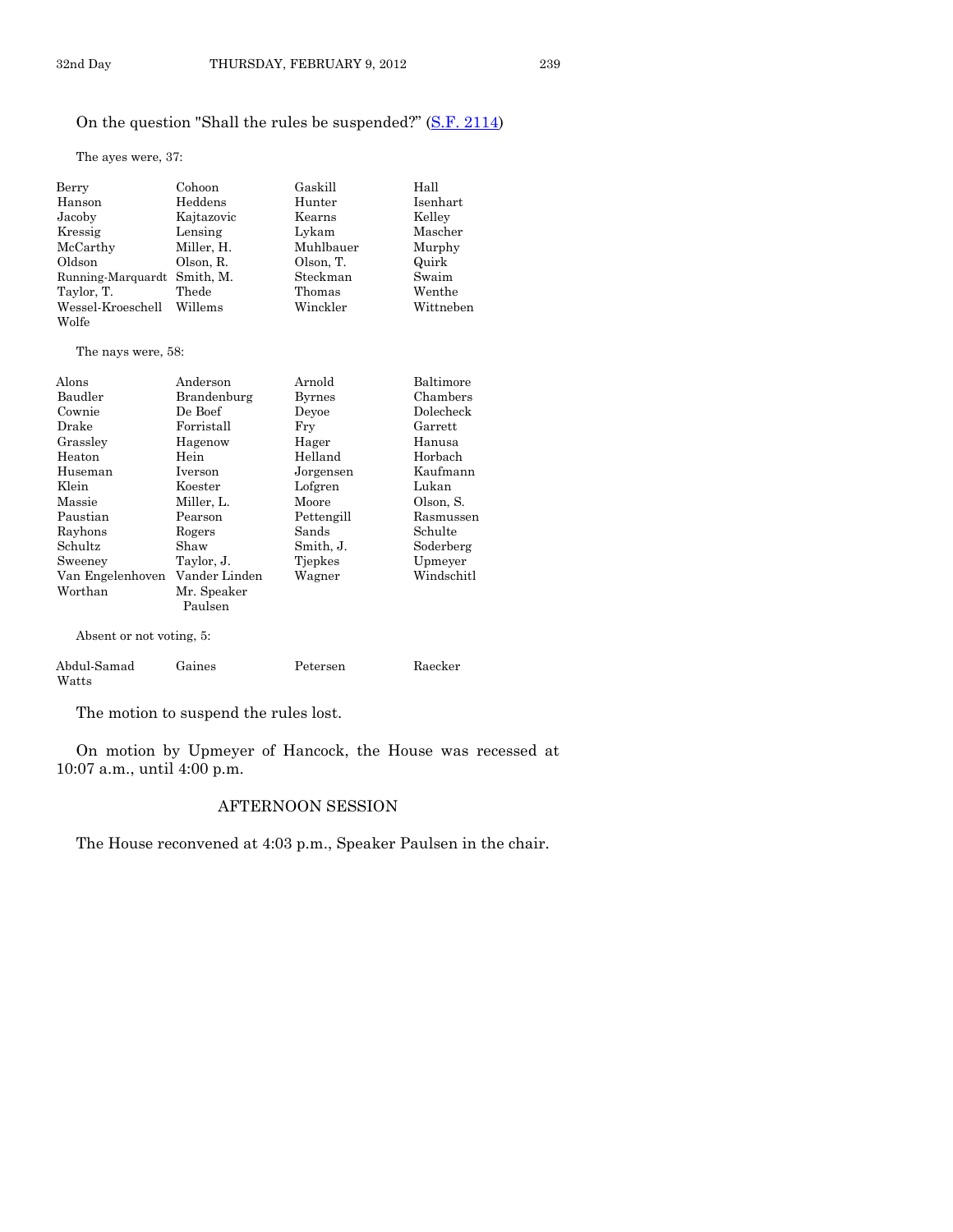## MESSAGES FROM THE SENATE

The following messages were received from the Senate:

Mr. Speaker: I am directed to inform your honorable body that the Senate has on February 9, 2012, passed the following bill in which the concurrence of the House is asked:

[Senate File 2086,](http://coolice.legis.state.ia.us/Cool-ICE/default.asp?Category=billinfo&Service=Billbook&frame=1&GA=84&hbill=SF2086) a bill for an act relating to regular inspections of state-licensed health care facilities and including effective date and retroactive applicability provisions.

Also: That the Senate has on February 9, 2012, passed the following bill in which the concurrence of the House is asked:

[Senate File 2120,](http://coolice.legis.state.ia.us/Cool-ICE/default.asp?Category=billinfo&Service=Billbook&frame=1&GA=84&hbill=SF2120) a bill for an act relating to the practice of optometry.

MICHAEL E. MARSHALL, Secretary

## INTRODUCTION OF BILLS

**[House File 2262,](http://coolice.legis.state.ia.us/Cool-ICE/default.asp?Category=billinfo&Service=Billbook&frame=1&GA=84&hbill=HF2262)** by Hall and Kaufmann, a bill for an act relating to approval requirements for condemnation of certain property.

Read first time and referred to committee on **local government.**

**[House File 2263,](http://coolice.legis.state.ia.us/Cool-ICE/default.asp?Category=billinfo&Service=Billbook&frame=1&GA=84&hbill=HF2263)** by M. Smith, Murphy, Hall, Kearns, Cohoon, T. Taylor, and Hunter, a bill for an act concerning requirements for motorists at highway-rail grade crossings, and providing penalties.

Read first time and referred to committee on **transportation.**

**House [File 2264,](http://coolice.legis.state.ia.us/Cool-ICE/default.asp?Category=billinfo&Service=Billbook&frame=1&GA=84&hbill=HF2264)** by committee on veterans affairs, a bill for an act relating to interment rights of certain veterans and their spouses in cemeteries owned and controlled by governmental subdivisions.

Read first time and placed on the **calendar.**

**[House File 2265,](http://coolice.legis.state.ia.us/Cool-ICE/default.asp?Category=billinfo&Service=Billbook&frame=1&GA=84&hbill=HF2265)** by committee on veterans affairs, a bill for an act authorizing certain expenditures of funds from the veterans affairs training program account.

Read first time and placed on the **calendar.**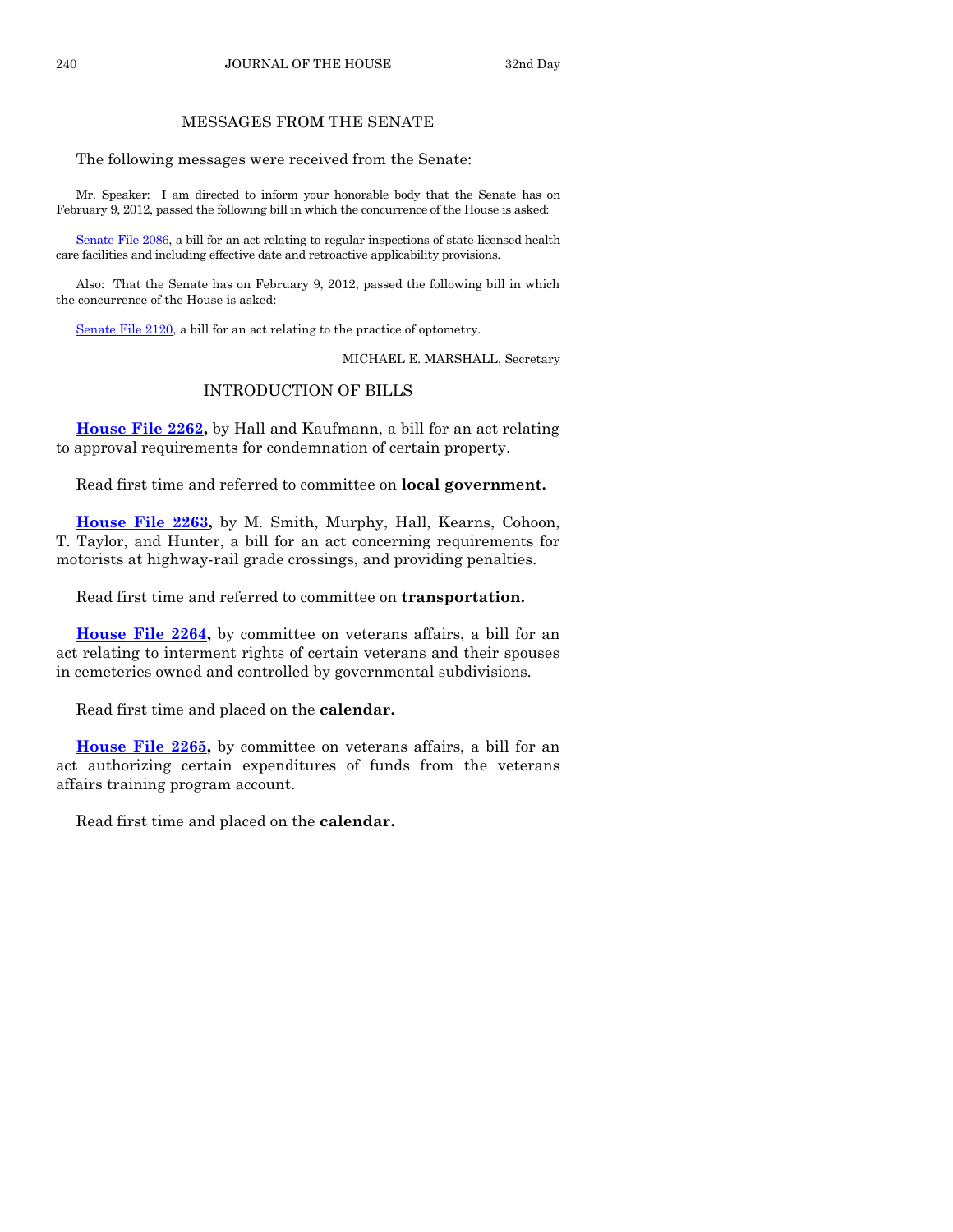**[House File 2266,](http://coolice.legis.state.ia.us/Cool-ICE/default.asp?Category=billinfo&Service=Billbook&frame=1&GA=84&hbill=HF2266)** by committee on ethics, a bill for an act relating to ethics regulations for gifts received at certain functions and meetings.

Read first time and placed on the **calendar.**

**[House File 2267,](http://coolice.legis.state.ia.us/Cool-ICE/default.asp?Category=billinfo&Service=Billbook&frame=1&GA=84&hbill=HF2267)** by Kajtazovic, a bill for an act relating to the brownfield site redevelopment program by establishing a definition of brownfield site generation facility and providing for priority consideration of applications for financial assistance in regard to such facilities.

Read first time and referred to committee on **commerce.**

**[House File 2268,](http://coolice.legis.state.ia.us/Cool-ICE/default.asp?Category=billinfo&Service=Billbook&frame=1&GA=84&hbill=HF2268)** by M. Smith, a bill for an act expanding the definition of the term "sex act" in the criminal code and providing penalties.

Read first time and referred to committee on **judiciary.**

**[House File 2269,](http://coolice.legis.state.ia.us/Cool-ICE/default.asp?Category=billinfo&Service=Billbook&frame=1&GA=84&hbill=HF2269)** by Heaton, a bill for an act relating to the waiver of a juvenile to district court.

Read first time and referred to committee on **judiciary.**

**[House File 2270,](http://coolice.legis.state.ia.us/Cool-ICE/default.asp?Category=billinfo&Service=Billbook&frame=1&GA=84&hbill=HF2270)** by Hunter, a bill for an act providing for the creation of a medical marijuana Act including the creation of nonprofit dispensaries, and providing for civil and criminal penalties and fees.

Read first time and referred to committee on **public safety.**

**[House File 2271,](http://coolice.legis.state.ia.us/Cool-ICE/default.asp?Category=billinfo&Service=Billbook&frame=1&GA=84&hbill=HF2271)** by Kajtazovic and Gaskill, a bill for an act banning corporate contributions to political campaigns and providing a penalty.

Read first time and referred to committee on **state government.**

**[House File 2272,](http://coolice.legis.state.ia.us/Cool-ICE/default.asp?Category=billinfo&Service=Billbook&frame=1&GA=84&hbill=HF2272)** by Kelley, a bill for an act requiring the state building code commissioner to adopt statewide requirements and standards for radon control in residential construction.

Read first time and referred to committee on **state government.**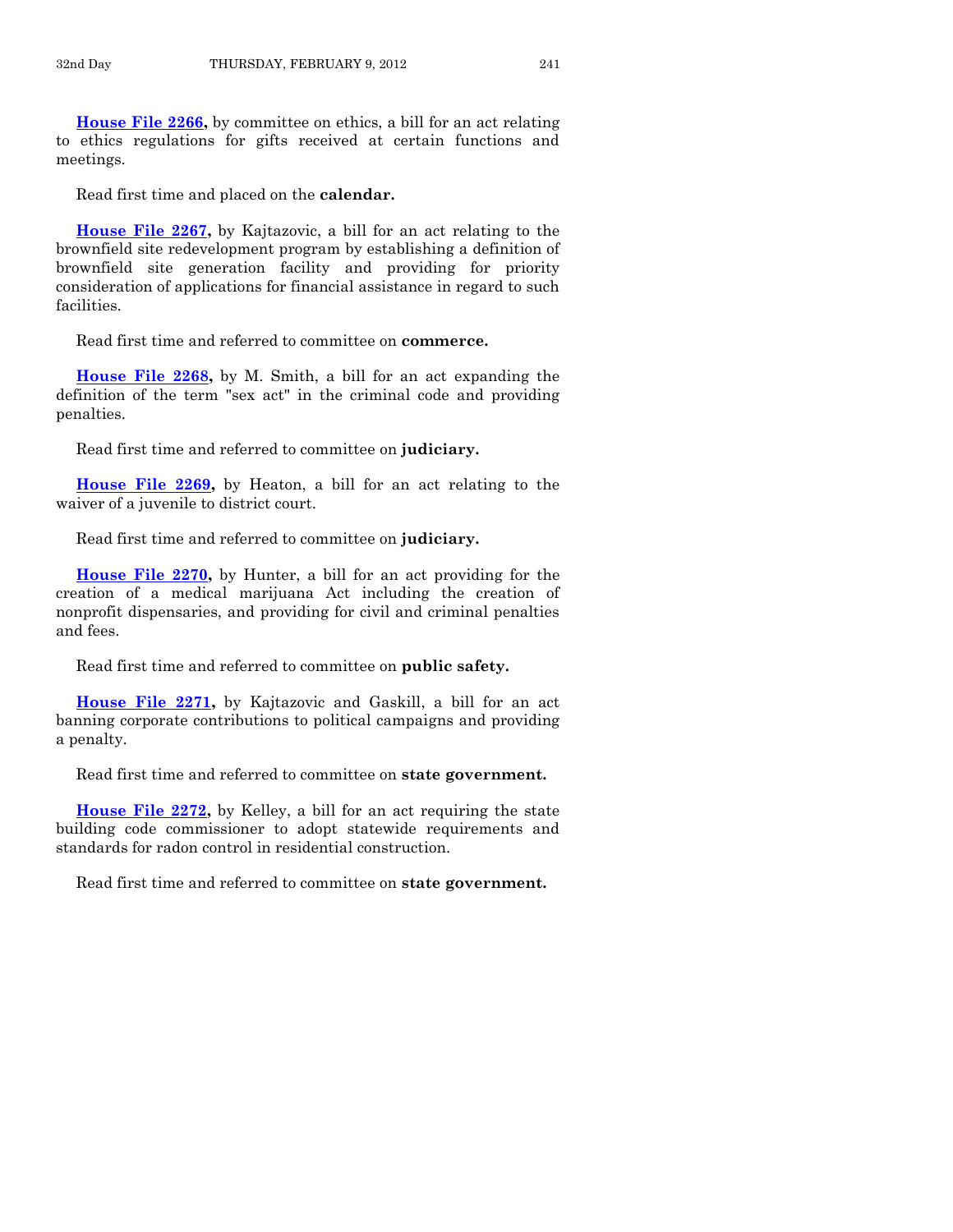**[House File 2273,](http://coolice.legis.state.ia.us/Cool-ICE/default.asp?Category=billinfo&Service=Billbook&frame=1&GA=84&hbill=HF2273)** by committee on state government, a bill for an act relating to the licensure of ambulatory surgical centers, providing fees and penalties, and including effective date provisions.

Read first time and placed on the **calendar.**

**[House File 2274,](http://coolice.legis.state.ia.us/Cool-ICE/default.asp?Category=billinfo&Service=Billbook&frame=1&GA=84&hbill=HF2274)** by committee on ways and means, a bill for an act relating to property taxation and local government budgets by increasing the regular program foundation base percentage, establishing a property tax exemption for certain commercial and industrial property, establishing and modifying property assessment limitations, providing for certain property tax replacement payments, modifying the assessment and taxation of telecommunications company property, establishing budget limitations for counties and cities, eliminating certain reporting requirements, making appropriations, and including effective date and applicability provisions.

Read first time and referred to committee on **ways and means calendar.**

## SENATE MESSAGES CONSIDERED

**[Senate File 2086,](http://coolice.legis.state.ia.us/Cool-ICE/default.asp?Category=billinfo&Service=Billbook&frame=1&GA=84&hbill=SF2086)** by committee on human resources, a bill for an act relating to regular inspections of state-licensed health care facilities and including effective date and retroactive applicability provisions.

Read first time and **passed on file.** 

**[Senate File 2120,](http://coolice.legis.state.ia.us/Cool-ICE/default.asp?Category=billinfo&Service=Billbook&frame=1&GA=84&hbill=SF2120)** by committee on state government, a bill for an act relating to the practice of optometry.

Read first time and **passed on file.**

The House stood at ease at 4:08 p.m., until the fall of the gavel.

The House resumed session at 4:11 p.m., Speaker Paulsen in the chair.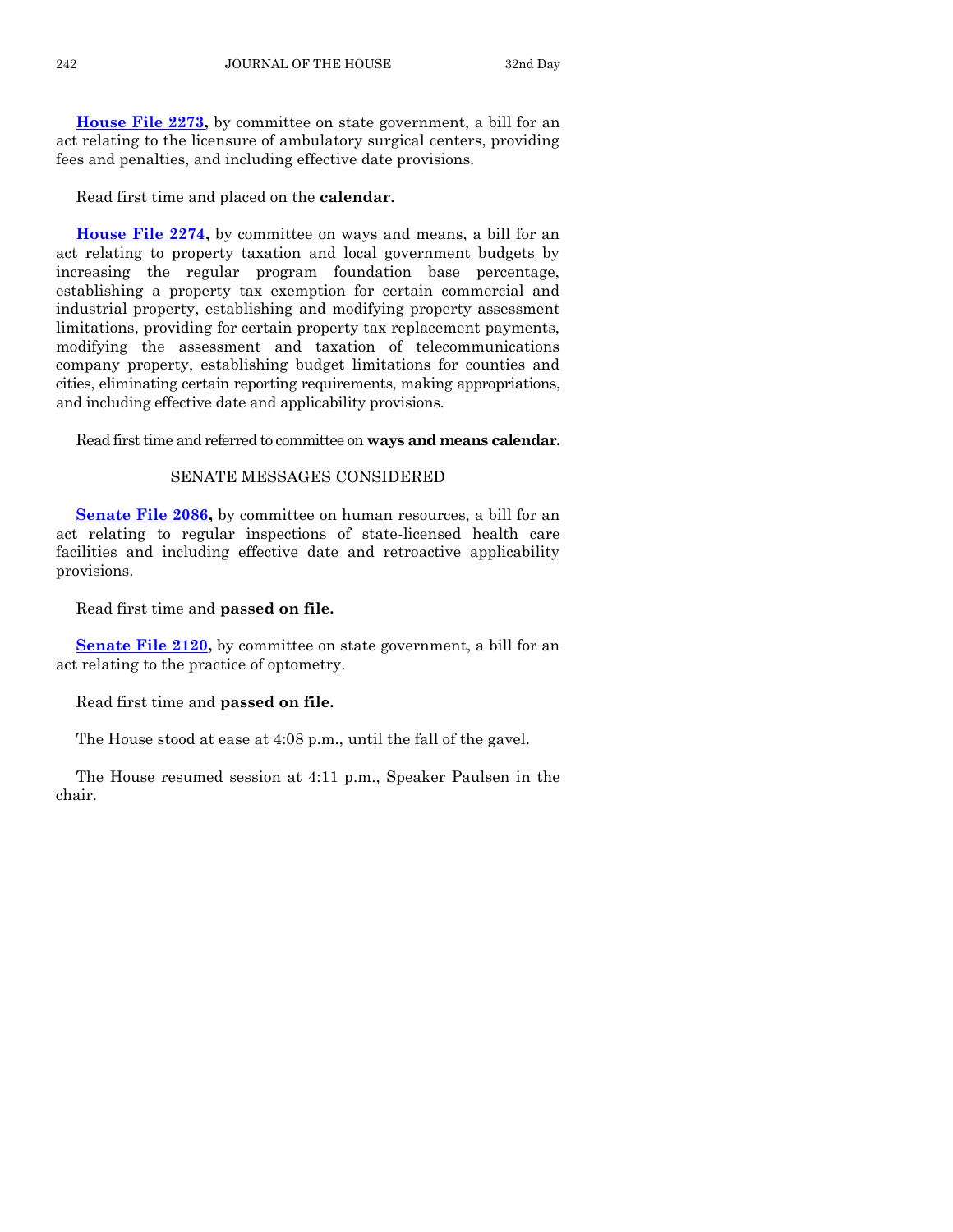#### SUBCOMMITTEE ASSIGNMENTS

### **[House Joint Resolution 2007](http://coolice.legis.state.ia.us/Cool-ICE/default.asp?Category=billinfo&Service=Billbook&frame=1&GA=84&hbill=HJR2007)**

State Government: Iverson, Chair; Helland and Wenthe.

#### **[House File 396](http://coolice.legis.state.ia.us/Cool-ICE/default.asp?Category=billinfo&Service=Billbook&frame=1&GA=84&hbill=HF396)**

Judiciary: Alons, Chair; Pearson and Wessel-Kroeschell.

#### **[House File 2181](http://coolice.legis.state.ia.us/Cool-ICE/default.asp?Category=billinfo&Service=Billbook&frame=1&GA=84&hbill=HF2181)**

Veterans Affairs: Lukan, Chair; Chambers and Kearns.

## **[House File 2221](http://coolice.legis.state.ia.us/Cool-ICE/default.asp?Category=billinfo&Service=Billbook&frame=1&GA=84&hbill=HF2221)**

Local Government: Horbach, Chair; Running-Marquardt and J. Smith.

#### **[House File 2236](http://coolice.legis.state.ia.us/Cool-ICE/default.asp?Category=billinfo&Service=Billbook&frame=1&GA=84&hbill=HF2236)**

Veterans Affairs: Shaw, Chair; Rayhons and Thomas.

#### **[House File 2240](http://coolice.legis.state.ia.us/Cool-ICE/default.asp?Category=billinfo&Service=Billbook&frame=1&GA=84&hbill=HF2240)**

Judiciary: Tjepkes, Chair; Heaton and Lensing.

## **[House File 2246](http://coolice.legis.state.ia.us/Cool-ICE/default.asp?Category=billinfo&Service=Billbook&frame=1&GA=84&hbill=HF2246)**

Judiciary: Tjepkes, Chair; Heaton and Swaim.

## **[House File 2247](http://coolice.legis.state.ia.us/Cool-ICE/default.asp?Category=billinfo&Service=Billbook&frame=1&GA=84&hbill=HF2247)**

Natural Resources: Arnold, Chair; Van Engelenhoven and Wittneben.

#### **[House File 2250](http://coolice.legis.state.ia.us/Cool-ICE/default.asp?Category=billinfo&Service=Billbook&frame=1&GA=84&hbill=HF2250)**

Education: Byrnes, Chair; Hanson and Pearson.

#### **[House File 2252](http://coolice.legis.state.ia.us/Cool-ICE/default.asp?Category=billinfo&Service=Billbook&frame=1&GA=84&hbill=HF2252)**

Public Safety: Worthan, Chair; Fry and Kressig.

#### **[House File 2257](http://coolice.legis.state.ia.us/Cool-ICE/default.asp?Category=billinfo&Service=Billbook&frame=1&GA=84&hbill=HF2257)**

State Government: Pettengill, Chair; Hein and Wenthe.

#### **[House File 2259](http://coolice.legis.state.ia.us/Cool-ICE/default.asp?Category=billinfo&Service=Billbook&frame=1&GA=84&hbill=HF2259)**

Human Resources: Iverson, Chair; Schulte and Wolfe.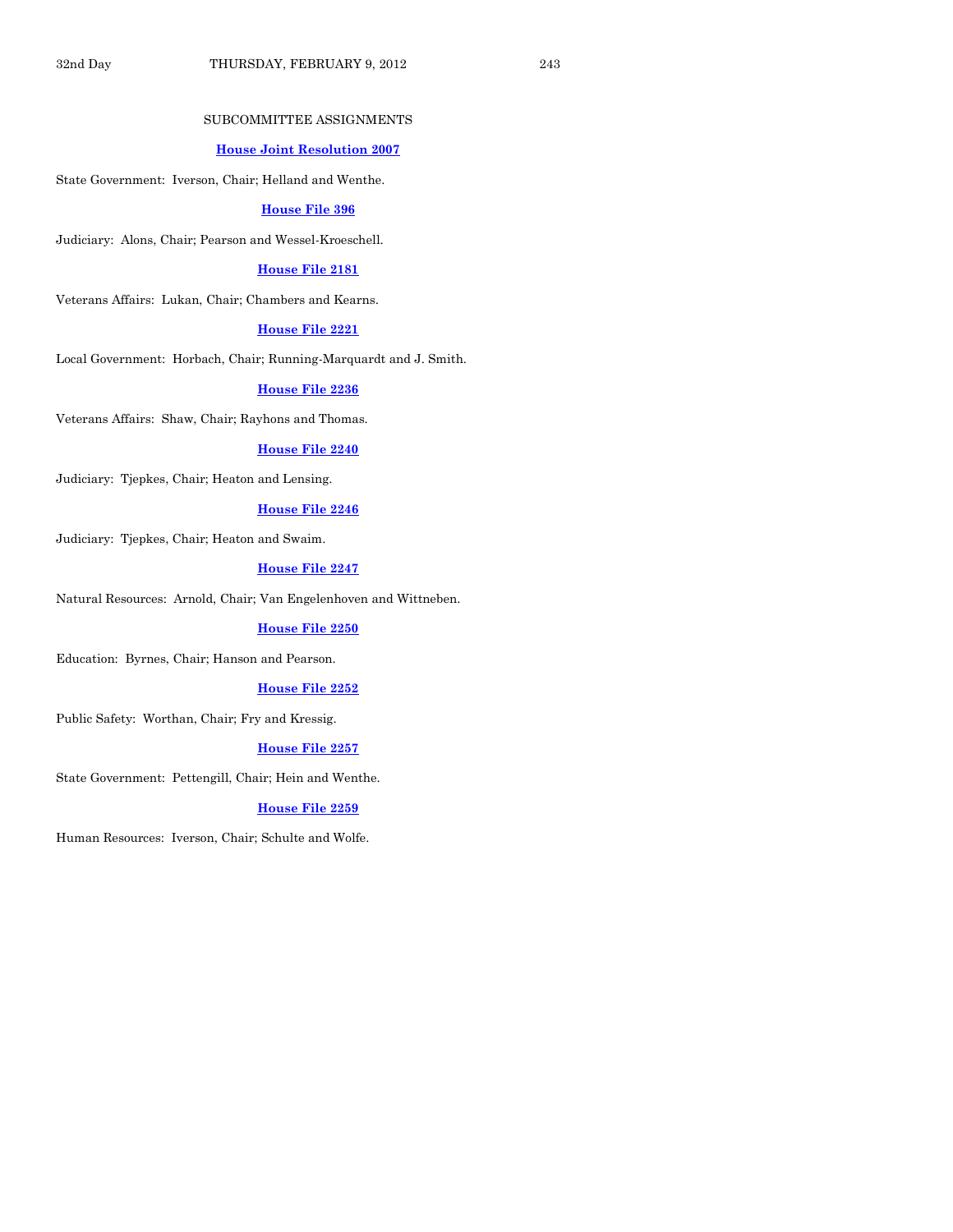## **[Senate File 430](http://coolice.legis.state.ia.us/Cool-ICE/default.asp?Category=billinfo&Service=Billbook&frame=1&GA=84&hbill=SF430)**

State Government: Rogers, Chair; Cownie, Koester, Lensing and T. Taylor.

## HOUSE STUDY BILL SUBCOMMITTEE ASSIGNMENTS

## **[House Study Bill 621](http://coolice.legis.state.ia.us/Cool-ICE/default.asp?Category=billinfo&Service=Billbook&frame=1&GA=84&hbill=HSB621)**

Commerce: Pettengill, Chair; Fry and Oldson.

## **[House Study Bill 622](http://coolice.legis.state.ia.us/Cool-ICE/default.asp?Category=billinfo&Service=Billbook&frame=1&GA=84&hbill=HSB622)**

Human Resources: Jorgensen, Chair; Koester, Chair; Winckler.

## HOUSE STUDY BILL COMMITTEE ASSIGNMENTS

## **[H.S.B. 623](http://coolice.legis.state.ia.us/Cool-ICE/default.asp?Category=billinfo&Service=Billbook&frame=1&GA=84&hbill=HSB623) Human Resources**

Relating to persons with mental health illnesses and substancerelated disorders.

## **[H.S.B. 624](http://coolice.legis.state.ia.us/Cool-ICE/default.asp?Category=billinfo&Service=Billbook&frame=1&GA=84&hbill=HSB624) Human Resources**

Relating to terminology changes in Iowa Code references to mental retardation.

## **[H.S.B. 625](http://coolice.legis.state.ia.us/Cool-ICE/default.asp?Category=billinfo&Service=Billbook&frame=1&GA=84&hbill=HSB625) Judiciary**

Relating to statutory corrections which may adjust language to reflect current practices, insert earlier omissions, delete redundancies and inaccuracies, delete temporary language, resolve inconsistencies and conflicts, update ongoing provisions, or remove ambiguities, and including effective date and retroactive applicability provisions.

## **[H.S.B. 626](http://coolice.legis.state.ia.us/Cool-ICE/default.asp?Category=billinfo&Service=Billbook&frame=1&GA=84&hbill=HSB626) State Government**

Permitting internet wagering by licensees authorized to conduct gambling games on an excursion boat, gambling structure, or racetrack enclosure, and making penalties applicable.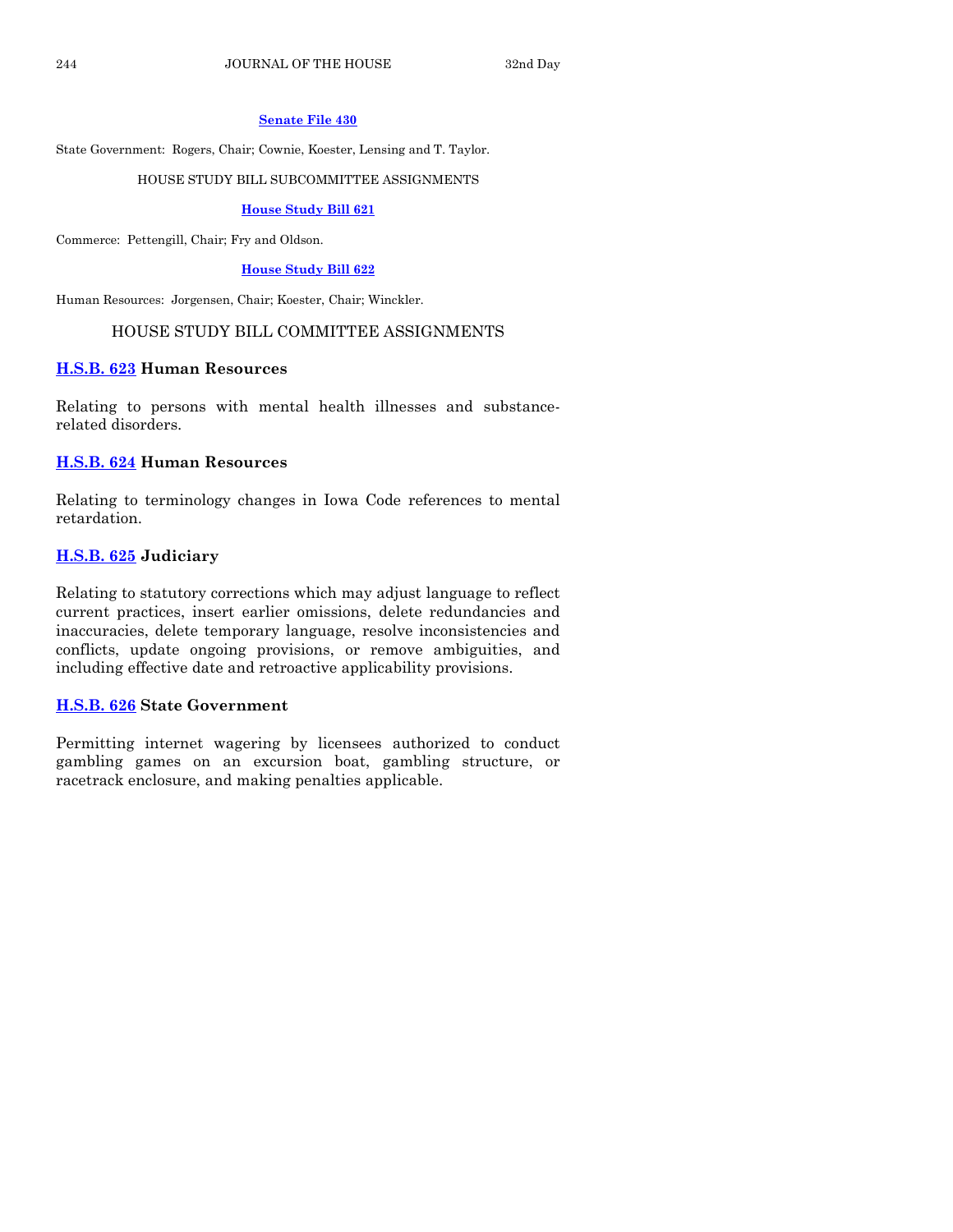## **[H.S.B. 627](http://coolice.legis.state.ia.us/Cool-ICE/default.asp?Category=billinfo&Service=Billbook&frame=1&GA=84&hbill=HSB627) State Government**

Relating to direct care professionals including the establishment of a board of direct care professionals, providing for implementation, making penalties applicable, and including effective date provisions.

#### **[H.S.B. 628](http://coolice.legis.state.ia.us/Cool-ICE/default.asp?Category=billinfo&Service=Billbook&frame=1&GA=84&hbill=HSB628) Commerce**

Relating to credit unions, including methods of voting by credit union members and the board of directors, electronic communications to certain credit union members, the composition of the board of directors, assessment of fees for examination and supervision, limited negotiated disclosures of certain confidential information, treatment of ownership shares, and superintendent management authority, and making penalties applicable.

## COMMITTEE RECOMMENDATIONS

MR. SPEAKER: The Chief Clerk of the House respectfully reports that the following committee recommendations have been received and are on file in the office of the Chief Clerk:

## W. CHARLES SMITHSON Chief Clerk of the House

#### COMMITTEE ON APPROPRIATIONS

**[Senate File 2071,](http://coolice.legis.state.ia.us/Cool-ICE/default.asp?Category=billinfo&Service=Billbook&frame=1&GA=84&hbill=SF2071)** a bill for an act relating to and making supplemental appropriations for the fiscal year beginning July 1, 2011, and including effective dates.

Fiscal Note is not required.

Recommended **Amend and Do Pass with amendment H–[8009](http://coolice.legis.state.ia.us/Cool-ICE/default.asp?Category=billinfo&Service=Billbook&frame=1&GA=84&hbill=H8009)** February 8, 2012.

**Committee Bill** (Formerly [House File 2203\)](http://coolice.legis.state.ia.us/Cool-ICE/default.asp?Category=billinfo&Service=Billbook&frame=1&GA=84&hbill=HF2203), relating to employee stock ownership plans by encouraging the adoption of such plans by Iowa corporations, creating an individual income tax exemption, making an appropriation, and including retroactive applicability provisions.

Fiscal Note is not required.

Recommended **Amend and Do Pass** February 8, 2012.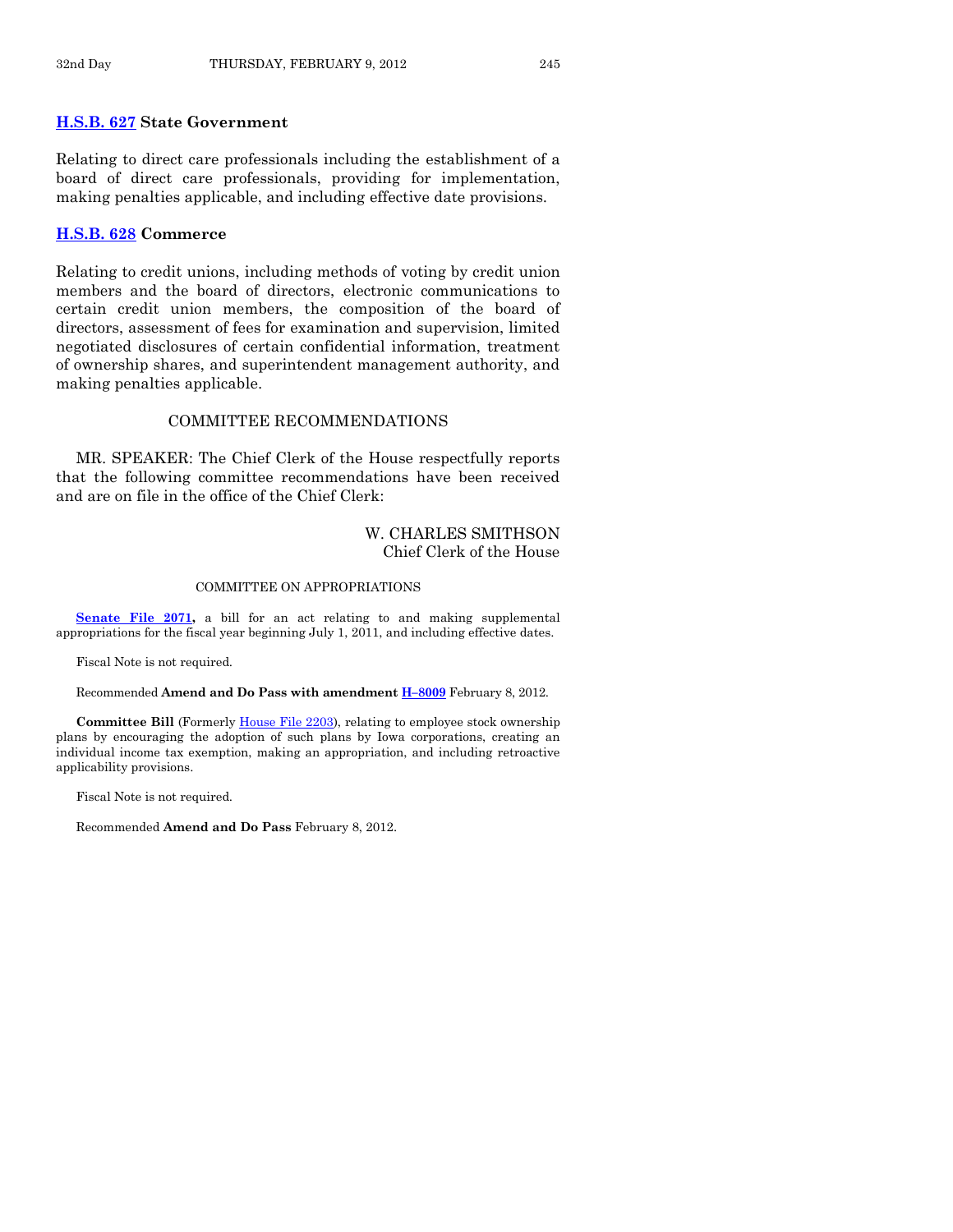## COMMITTEE ON JUDICIARY

**Committee Bill** (Formerly [House Study Bill 515\)](http://coolice.legis.state.ia.us/Cool-ICE/default.asp?Category=billinfo&Service=Billbook&frame=1&GA=84&hbill=HSB515), relating to informal dispute resolution, by eliminating a program for the establishment and support of locally organized informal dispute resolution centers in the office of prosecuting attorneys training coordinator of the department of justice.

Fiscal Note is not required.

Recommended **Do Pass** February 9, 2012.

Committee Bill (Formerly [House Study Bill 559\)](http://coolice.legis.state.ia.us/Cool-ICE/default.asp?Category=billinfo&Service=Billbook&frame=1&GA=84&hbill=HSB559), revising the Iowa nonprofit corporation Act.

Fiscal Note is not required.

Recommended **Do Pass** February 9, 2012.

**Committee Bill** (Formerly [House File 2002\)](http://coolice.legis.state.ia.us/Cool-ICE/default.asp?Category=billinfo&Service=Billbook&frame=1&GA=84&hbill=HF2002), relating to the residency requirements of a full-time associate juvenile judge.

Fiscal Note is not required.

Recommended **Amend and Do Pass** February 9, 2012.

#### COMMITTEE ON LOCAL GOVERNMENT

**[Senate File 413,](http://coolice.legis.state.ia.us/Cool-ICE/default.asp?Category=billinfo&Service=Billbook&frame=1&GA=84&hbill=SF413)** a bill for an act relating to financial responsibilities of local emergency management commissions.

Fiscal Note is not required.

Recommended **Amend and Do Pass with amendment H–[8008](http://coolice.legis.state.ia.us/Cool-ICE/default.asp?Category=billinfo&Service=Billbook&frame=1&GA=84&hbill=H8008)** February 8, 2012.

#### COMMITTEE ON STATE GOVERNMENT

**Committee Bill** (Formerl[y House File 2015\)](http://coolice.legis.state.ia.us/Cool-ICE/default.asp?Category=billinfo&Service=Billbook&frame=1&GA=84&hbill=HF2015), relating to the definition of hydronic for purposes of the Iowa plumber, mechanical professional, and contractor licensing Act and including effective date provisions.

Fiscal Note is not required.

Recommended **Amend and Do Pass** February 9, 2012.

#### COMMITTEE ON VETERANS AFFAIRS

**Committee Bill** (Formerly [House Study Bill 598\)](http://coolice.legis.state.ia.us/Cool-ICE/default.asp?Category=billinfo&Service=Billbook&frame=1&GA=84&hbill=HSB598), making a transfer to the veterans trust fund and including effective date provisions.

Fiscal Note is not required.

Recommended **Do Pass** February 9, 2012.